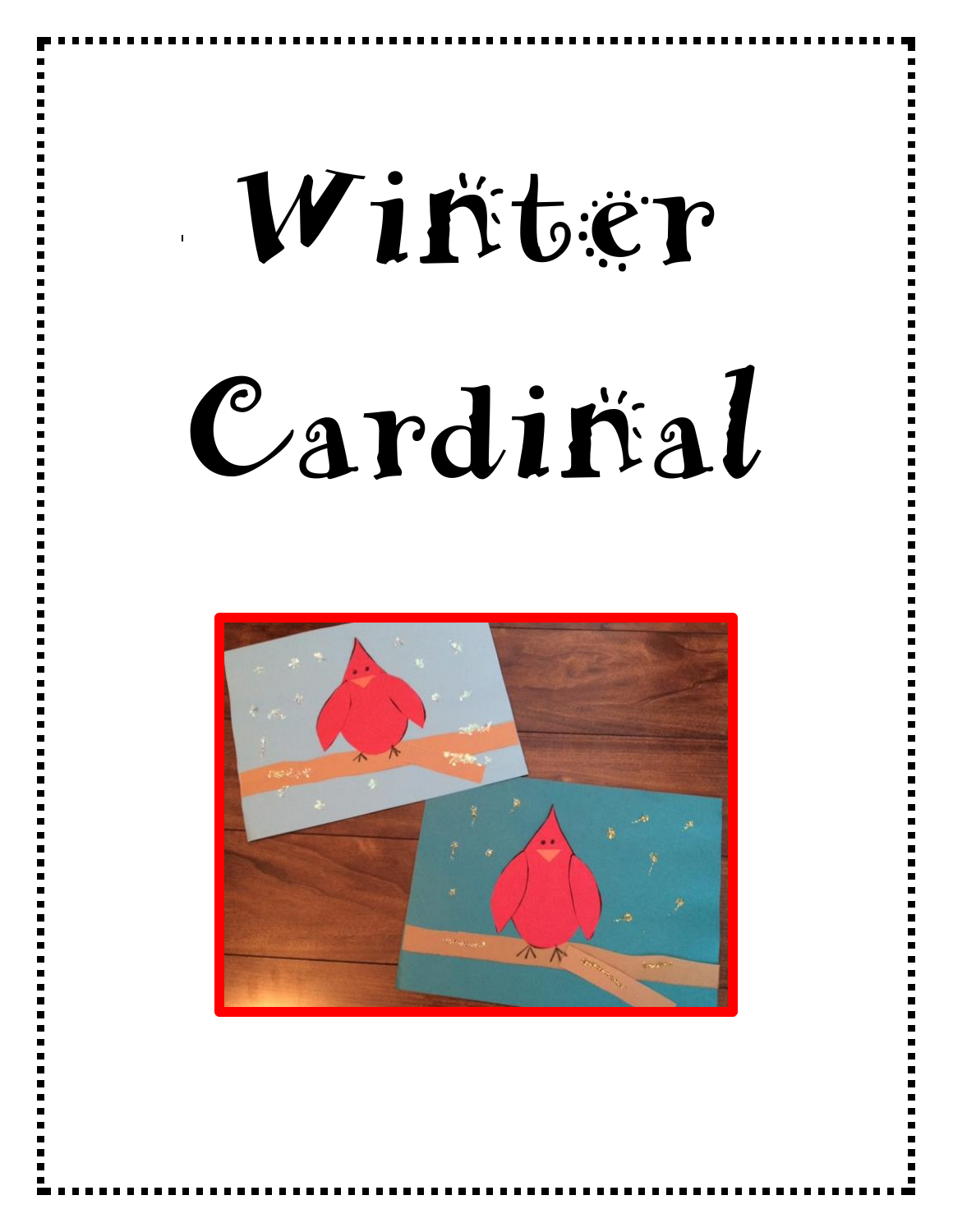This cardinal project is super cute and extremely easy, perfect for whatever youngsters you may be trying to entertain on a cold day!

## All you need is:

Cardinal template (included here)

9x12 in. construction paper in blue, red, and brown

Pencil

Scissors

Glue bottle

Black crayon

Small piece of orange paper (orange crayon will work too)

Glitter (optional)

## All you have to do is:

Print the "cardinal body and wing" template. Cut out the pieces and trace onto the red construction paper (if you have the equipment, simply copy the template directly onto the red paper). Have the kids cut out the pieces of the cardinal's body.

Take the brown construction paper and a scissors. Cut a somewhat "jagged" line across the bottom of the paper (lengthwise so that the brown strip will fit perfectly across the blue paper). This will be the branch the cardinal is sitting on. Cut another small brown strip to be a smaller branch of the tree.

Glue down the long brown strip towards the bottom of the blue paper. Glue the smaller brown branch down as well. Glue cardinal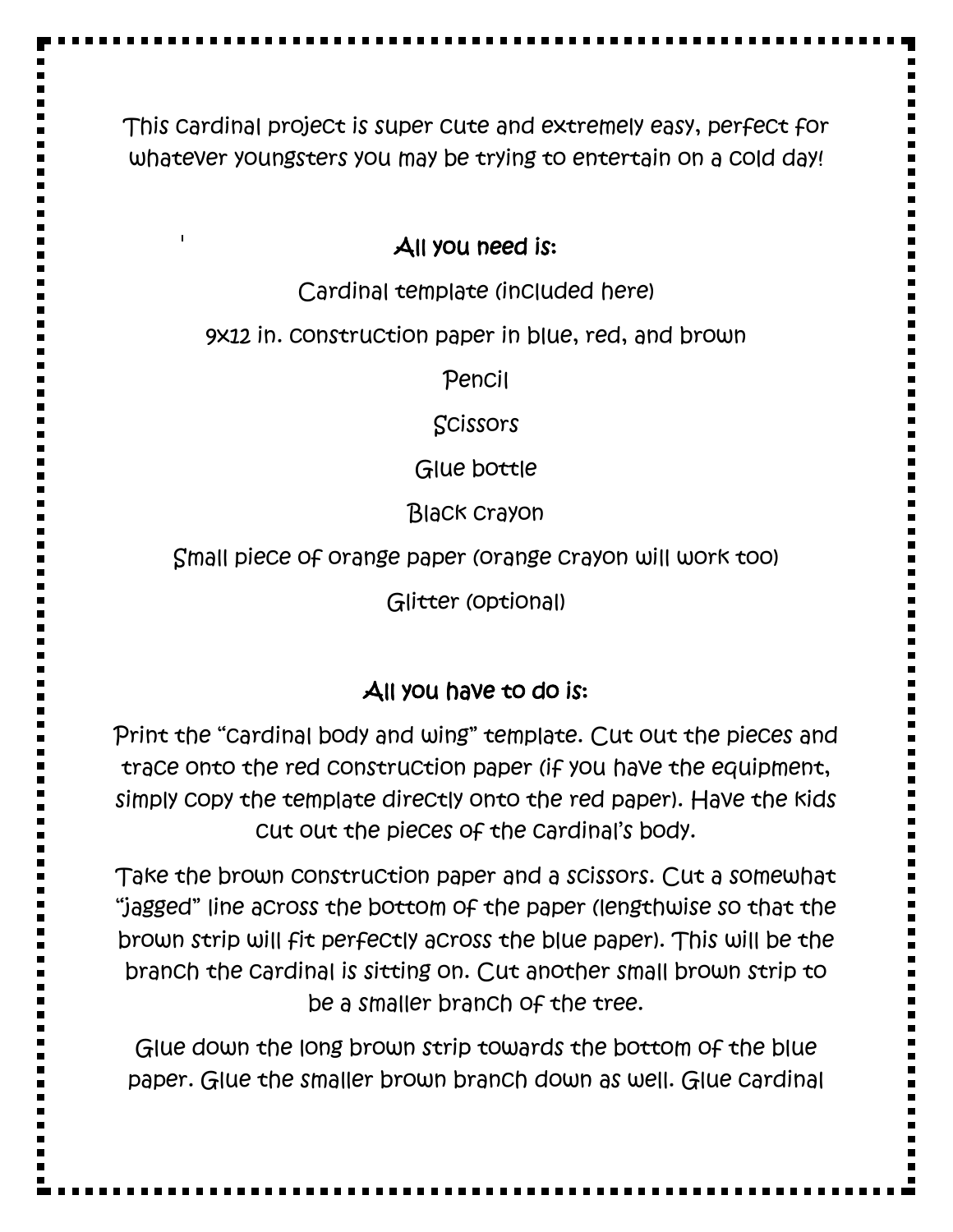body right above the branch. Glue the wings onto the side of the cardinal's body.

With the black crayon, draw the cardinal's feet on the branch, make an upside down "V" with another line in the middle. Repeat for the other foot. Draw eyes at the top of the cardinal's body.

Cut the corner of the small orange paper so that you have a small triangle for the beak. Glue below the eyes. If you did not have orange paper, draw the beak with an orange crayon instead.

Optional: Put drops of glue around the background of the paper and small lines along the branch where snow might stick. Cover the wet glue with glitter. Shake paper over garbage can to remove excess glitter. Allow to dry. Enjoy the sparkle!

 $\odot$